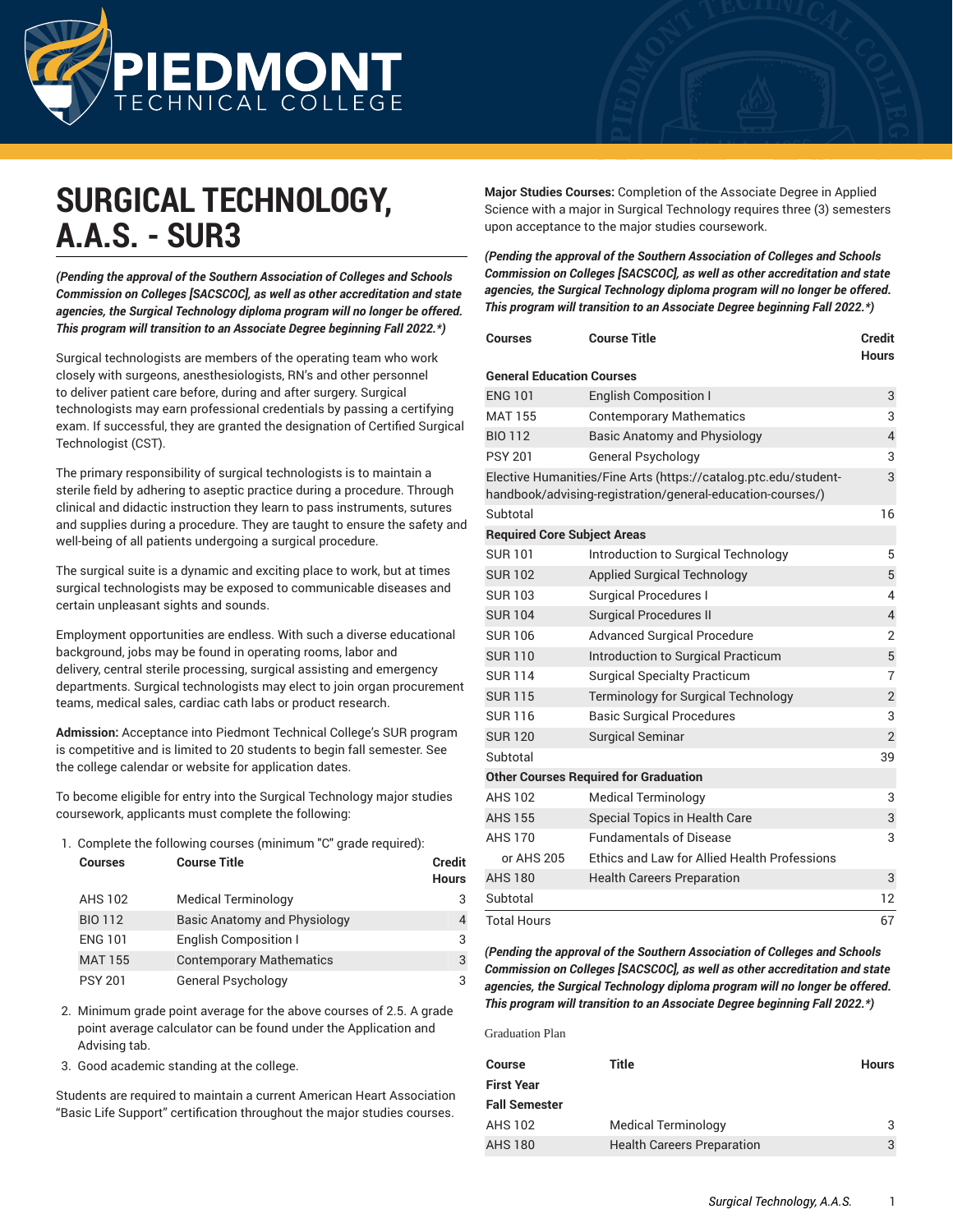

| <b>ENG 101</b>               | <b>English Composition I</b>                                                                                                  | 3              |
|------------------------------|-------------------------------------------------------------------------------------------------------------------------------|----------------|
| <b>BIO 112</b>               | Basic Anatomy and Physiology                                                                                                  | $\overline{4}$ |
|                              | Hours                                                                                                                         | 13             |
| <b>Spring Semester</b>       |                                                                                                                               |                |
| <b>AHS 155</b>               | Special Topics in Health Care                                                                                                 | 3              |
| <b>AHS 170</b><br>or AHS 205 | <b>Fundamentals of Disease</b><br>or Ethics and Law for Allied Health<br>Professions                                          | 3              |
| <b>PSY 201</b>               | <b>General Psychology</b>                                                                                                     | 3              |
| <b>MAT 155</b>               | <b>Contemporary Mathematics</b>                                                                                               | 3              |
|                              | Elective Humanities/Fine Arts (https://catalog.ptc.edu/student-<br>handbook/advising-registration/general-education-courses/) |                |
|                              | Hours                                                                                                                         | 12             |
| <b>Second Year</b>           |                                                                                                                               |                |
| <b>Fall Semester</b>         |                                                                                                                               |                |
| <b>SUR101</b>                | Introduction to Surgical Technology                                                                                           | 5              |
| <b>SUR102</b>                | <b>Applied Surgical Technology</b>                                                                                            | 5              |
| <b>SUR115</b>                | Terminology for Surgical Technology                                                                                           | $\overline{2}$ |
| <b>SUR116</b>                | <b>Basic Surgical Procedures</b>                                                                                              | 3              |
|                              | Hours                                                                                                                         | 15             |
| <b>Spring Semester</b>       |                                                                                                                               |                |
| <b>SUR103</b>                | <b>Surgical Procedures I</b>                                                                                                  | 4              |
| <b>SUR104</b>                | <b>Surgical Procedures II</b>                                                                                                 | $\overline{4}$ |
| <b>SUR110</b>                | Introduction to Surgical Practicum                                                                                            | 5              |
|                              | Hours                                                                                                                         | 13             |
| Summer Semester              |                                                                                                                               |                |
| <b>SUR106</b>                | <b>Advanced Surgical Procedure</b>                                                                                            | $\overline{2}$ |
| <b>SUR114</b>                | <b>Surgical Specialty Practicum</b>                                                                                           | $\overline{7}$ |
| <b>SUR120</b>                | Surgical Seminar                                                                                                              | $\overline{2}$ |
|                              | Hours                                                                                                                         | 11             |
|                              | <b>Total Hours</b>                                                                                                            | 64             |

*(Pending the approval of the Southern Association of Colleges and Schools Commission on Colleges [SACSCOC], as well as other accreditation and state agencies, the Surgical Technology diploma program will no longer be offered. This program will transition to an Associate Degree beginning Fall 2022.\*)*

# **Application Process**

This is a limited enrollment program that has special admissions requirements. These requirements must be completed before you can be accepted.

If you are a new student, there are three key steps to complete before entering the program:

- Step 1: Apply to the college and complete the [enrollment](https://www.ptc.edu/admissions/new-students/) [process \(https://www.ptc.edu/admissions/new-students/\)](https://www.ptc.edu/admissions/new-students/)
- Step 2: Take the necessary courses to become Program-Ready
- Step 3: Apply to the program

# **Are you Program-Ready?**

Before applying for program entry, be sure you meet the requirements for acceptance. Start by connecting with an advisor and review program requirements.

We've also provided the resources below to assist you with the program acceptance process.

### **Fact Sheet**

Fact Sheets are designed for students and advisors to review programspecific requirements and program application procedures. Please make an appointment with your advisor to discuss your academic goals and progress, and to develop your individualized degree plan.

[Review](https://www.ptc.edu/sites/default/files/documents/new_healthcare_documents/sur-factsheet.pdf) the Fact Sheet ([https://www.ptc.edu/sites/default/files/](https://www.ptc.edu/sites/default/files/documents/new_healthcare_documents/sur-factsheet.pdf) [documents/new\\_healthcare\\_documents/sur-factsheet.pdf\)](https://www.ptc.edu/sites/default/files/documents/new_healthcare_documents/sur-factsheet.pdf)

### **GPA Calculator**

There are minimum GPA requirements for program-ready coursework. The Program-Ready GPA Calculator can be used to calculate your GPA.

Use GPA [Calculator](https://websrv.ptc.edu/program_ready_gpa_calc/) ([https://websrv.ptc.edu/program\\_ready\\_gpa\\_calc/](https://websrv.ptc.edu/program_ready_gpa_calc/))

# **Application Worksheet**

The application worksheet is used to calculate points toward competitive program entry.

Review the [Worksheet](https://www.ptc.edu/sites/default/files/documents/new_healthcare_documents/sur-app-worksheet.pdf) ([https://www.ptc.edu/sites/default/files/](https://www.ptc.edu/sites/default/files/documents/new_healthcare_documents/sur-app-worksheet.pdf) [documents/new\\_healthcare\\_documents/sur-app-worksheet.pdf\)](https://www.ptc.edu/sites/default/files/documents/new_healthcare_documents/sur-app-worksheet.pdf)

# **Health Care Program Acceptance Data**

These are NOT the scores required to be accepted. These are scores from past applicants that were accepted. Since the applicant pool changes each time, there is no way to predict how high the application points need to be for acceptance into the program.

[Acceptance Data \(https://www.ptc.edu/sites/default/files/documents/](https://www.ptc.edu/sites/default/files/documents/new_healthcare_documents/hc-acceptance-data.pdf) [new\\_healthcare\\_documents/hc-acceptance-data.pdf](https://www.ptc.edu/sites/default/files/documents/new_healthcare_documents/hc-acceptance-data.pdf))

# **Guided Pathways**

Guided Pathways are designed to assist students in scheduling the order of courses to become program-ready or to complete the Health Care Certificate for their desired program.

- College Prep [Pathway \(https://www.ptc.edu/sites/default/files/](https://www.ptc.edu/sites/default/files/documents/new_healthcare_documents/sur-pathway-college-prep.pdf) [documents/new\\_healthcare\\_documents/sur-pathway-college](https://www.ptc.edu/sites/default/files/documents/new_healthcare_documents/sur-pathway-college-prep.pdf)[prep.pdf](https://www.ptc.edu/sites/default/files/documents/new_healthcare_documents/sur-pathway-college-prep.pdf))
- College Ready [Pathway \(https://www.ptc.edu/sites/default/files/](https://www.ptc.edu/sites/default/files/documents/new_healthcare_documents/sur-pathway-college-ready.pdf) [documents/new\\_healthcare\\_documents/sur-pathway-college](https://www.ptc.edu/sites/default/files/documents/new_healthcare_documents/sur-pathway-college-ready.pdf)[ready.pdf\)](https://www.ptc.edu/sites/default/files/documents/new_healthcare_documents/sur-pathway-college-ready.pdf)
- [Transitional](https://www.ptc.edu/sites/default/files/documents/new_healthcare_documents/sur-pathway-transitional.pdf) Pathway ([https://www.ptc.edu/sites/default/](https://www.ptc.edu/sites/default/files/documents/new_healthcare_documents/sur-pathway-transitional.pdf) [files/documents/new\\_healthcare\\_documents/sur-pathway](https://www.ptc.edu/sites/default/files/documents/new_healthcare_documents/sur-pathway-transitional.pdf)[transitional.pdf](https://www.ptc.edu/sites/default/files/documents/new_healthcare_documents/sur-pathway-transitional.pdf))

# **Apply to the Program**

Once you've taken the necessary steps to become program ready, it's time to apply to the program.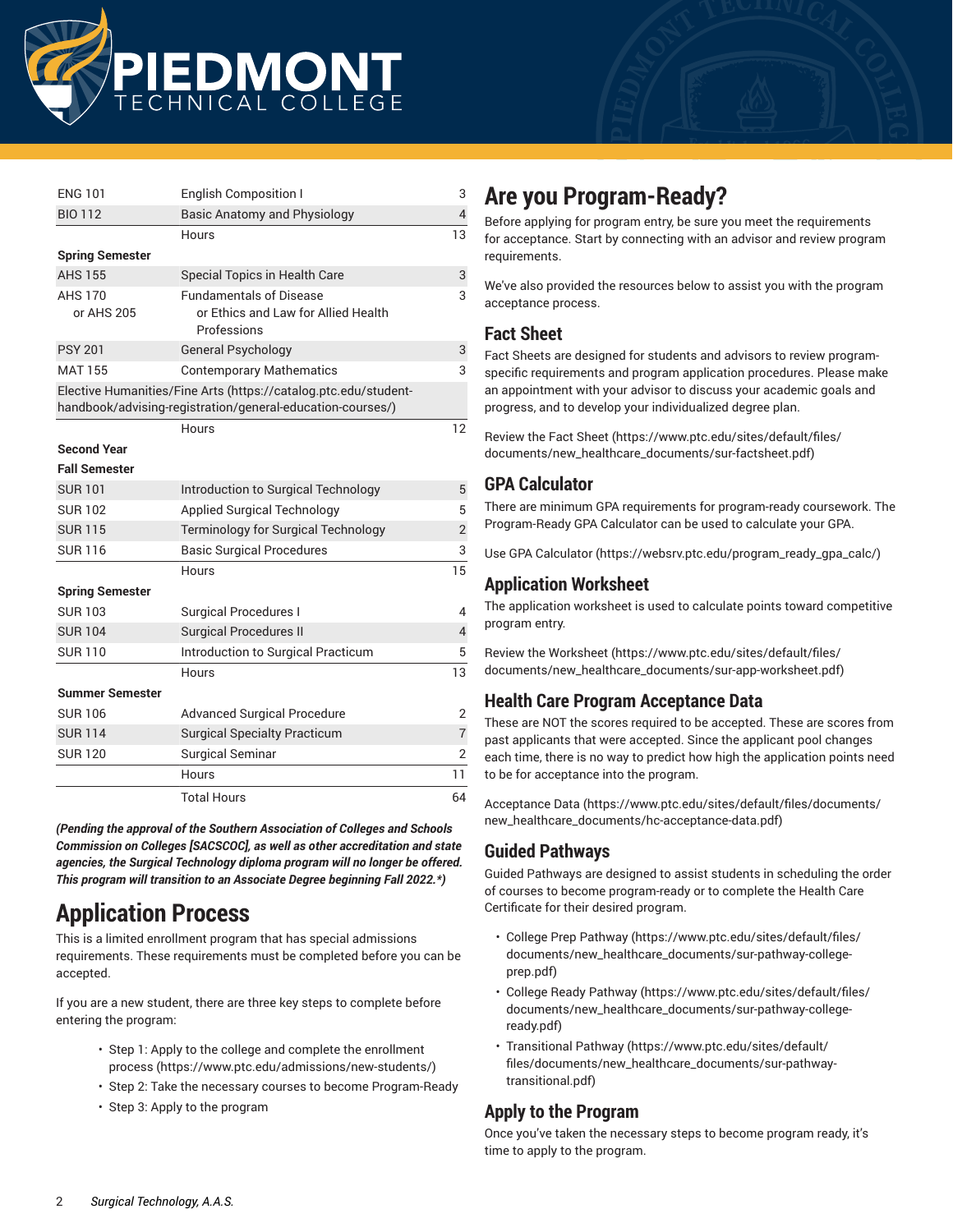

Applications are accepted for the fall entry into college health care programs on the following schedule:

- Application Dates May 1-16
- Notification of Program Acceptance Emails Sent Mid June\*

Program applications must be submitted during the scheduled dates for this program to be considered.

**Note:** If you haven't already done so, you must apply to the [college](https://www.ptc.edu/admissions/new-students/) (<https://www.ptc.edu/admissions/new-students/>) before completing the program application.

Complete The Program [Application \(https://websrv.ptc.edu/health-care](https://websrv.ptc.edu/health-care-application/health-sciences/)[application/health-sciences/](https://websrv.ptc.edu/health-care-application/health-sciences/))

\* Students accepted into any Health Care program will be required to attend a program orientation. Accepted students will NOT be excused from attending this mandatory orientation.

# **Current Student Program Resources Surgical Technology Handbook**

[Read the Handbook \(https://www.ptc.edu/sites/default/files/documents/](https://www.ptc.edu/sites/default/files/documents/new_healthcare_documents/sur-handbook.pdf) [new\\_healthcare\\_documents/sur-handbook.pdf](https://www.ptc.edu/sites/default/files/documents/new_healthcare_documents/sur-handbook.pdf))

## **Health Care Division Handbook**

This handbook is designed to be utilized in conjunction with the PTC Academic Catalog, PTC Student Calendar and Handbook and PTC Health Care webpages. Please refer to them for additional information.

[Read the Handbook \(https://www.ptc.edu/sites/default/files/documents/](https://www.ptc.edu/sites/default/files/documents/new_healthcare_documents/hc-handbook.pdf) [new\\_healthcare\\_documents/hc-handbook.pdf\)](https://www.ptc.edu/sites/default/files/documents/new_healthcare_documents/hc-handbook.pdf)

# **Health Care FAQ**

We strongly recommend that students review the Health Care Division FAQ to be fully aware of our program entry requirements.

[Learn](https://www.ptc.edu/academics/schools-programs/health-care/program-ready-resources/health-care-faq/) More [\(https://www.ptc.edu/academics/schools-programs/health](https://www.ptc.edu/academics/schools-programs/health-care/program-ready-resources/health-care-faq/)[care/program-ready-resources/health-care-faq/\)](https://www.ptc.edu/academics/schools-programs/health-care/program-ready-resources/health-care-faq/)

### **Health Care Readmission**

Health Care readmission students who fail or withdraw from a Health Care curriculum class must complete and submit a readmission application in order to be considered for readmission.

[Complete](https://www.ptc.edu/health-care-readmission/) the Form [\(https://www.ptc.edu/health-care-readmission/\)](https://www.ptc.edu/health-care-readmission/)

*(Pending the approval of the Southern Association of Colleges and Schools Commission on Colleges [SACSCOC], as well as other accreditation and state agencies, the Surgical Technology diploma program will no longer be offered. This program will transition to an Associate Degree beginning Fall 2022.\*)*

# **Accreditation Information**

The Surgical Technology program is accredited by:

The Commission on Accreditation of Allied Health Education Programs (CAAHEP) 9355 - 113th St. N, #7709

Seminole, FL 33775 (727) 210-2350 [www.caahep.org](http://www.caahep.org/) [\(http://www.caahep.org/\)](http://www.caahep.org/)

upon the recommendation of:

The Accreditation Review Council on Education in Surgical Technology and Surgical Assisting (ARCST/SA) 19751 East Main Street, Suite #339 Parker, CO 80138 (303) 694-9262 [www.arcstsa.org](https://www.arcstsa.org/) ([https://www.arcstsa.org/\)](https://www.arcstsa.org/)

#### **Pass Rate**

Graduates of the Surgical Technology program are awarded the credential of Certified Surgical Technologist (CST) upon the successful completion of National Board of Surgical Technology and Surgical Assisting Examination. The programs Pass Rate and Retention Rates are:

- 2018
	- Cohort Retention: 88% (16/18)
	- Certified Surgical Technologist Exam Pass Rate: 94% (16/17)

• 2019

- Cohort Retention: 95% (18/19)
- Certified Surgical Technologist Exam Pass Rate: 56% (10/18)

• 2020

- Cohort Retention: 80% (16/20)
- Certified Surgical Technologist Exam Pass Rate: 56% (9/16)

*(Pending the approval of the Southern Association of Colleges and Schools Commission on Colleges [SACSCOC], as well as other accreditation and state agencies, the Surgical Technology diploma program will no longer be offered. This program will transition to an Associate Degree beginning Fall 2022.\*)*

# **Program Student Learning Outcomes Purpose Statement**

The mission of the Surgical Technology Program is to provide students with the opportunity to develop the skills and knowledge necessary to gain employment as a surgical technologist and become contributing members of the health care team. This will be accomplished by (1) preparing competent graduates in the cognitive, psychomotor, and affective learning domains, and (2) meeting or exceeding the criteria set forth in the current Standards and Guidelines for the Accredited Educational Program in Surgical Technology.

### **Minimum Program Outcomes**

The minimum goal expectation of the Surgical Technology program at Piedmont Technical College is, "To prepare competent entry-level surgical technologists in the cognitive (knowledge), psychomotor (skills), and affective (behavior) learning domains." Specially the goals of the Surgical Technology Program are to:

A. Graduate entry-level surgical technologists who are academically and technically competent. (Cognitive and Psychomotor Domains) B. Promote a collaborative learning environment for students that stimulates personal and professional growth. (Affective Domain)